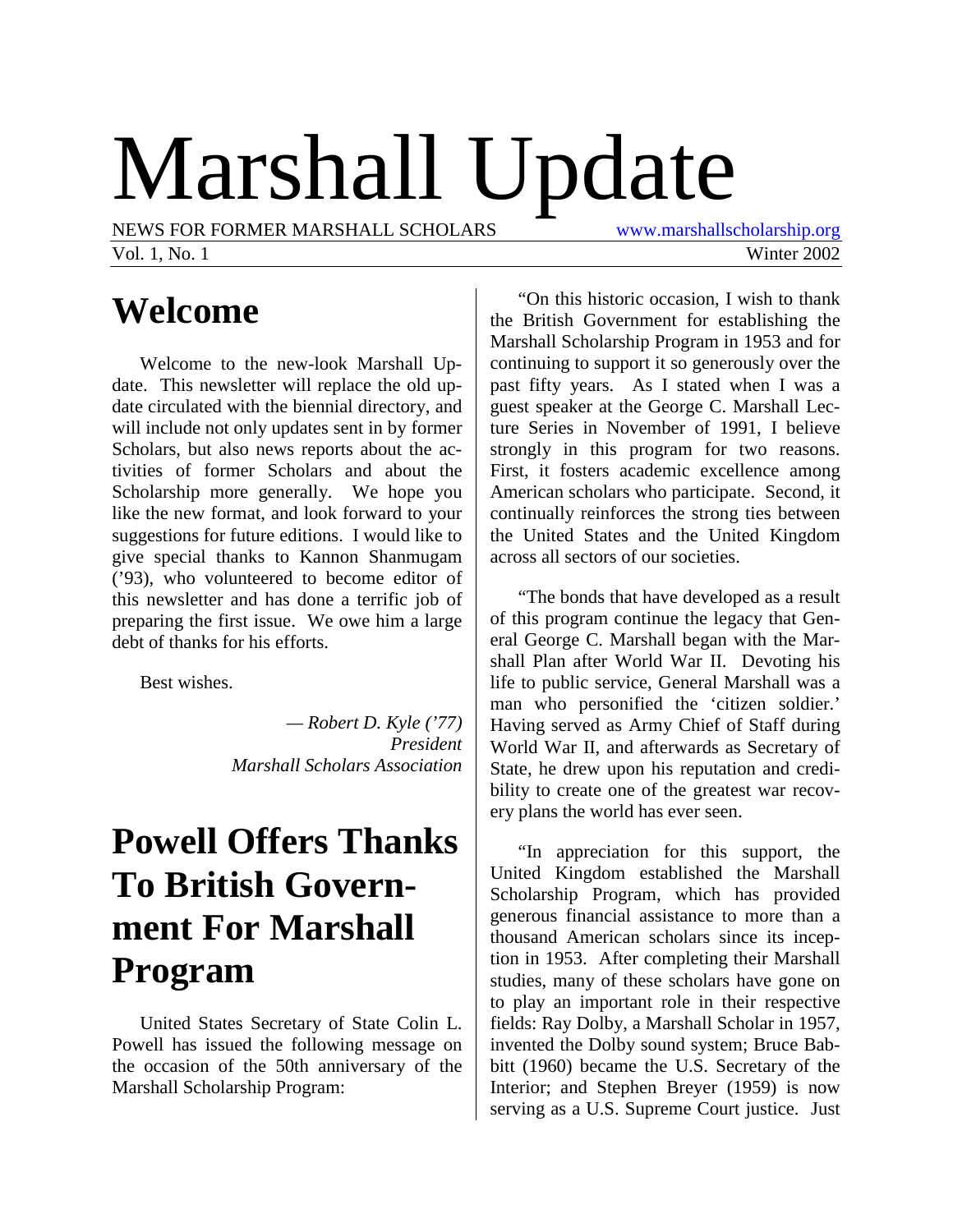as important, the friendships Marshall Scholars developed while in the United Kingdom continue to strengthen the ties between our countries. With more and more bright, aspiring people applying for the Marshall Scholarship every year, I feel confident the program will continue to enrich both of our countries for many years to come."

# **Scholars Meet Blair, Powell at Ceremony**

Thirty Marshall Scholars joined with British Prime Minister Tony Blair and Secretary of State Colin Powell in London on Dec. 11, 2001, to commemorate the passage of three months since the September 11 attacks.

In a ceremony in front of 10 Downing Street, Blair and Powell reiterated their sympathy for the victims of the attacks on the World Trade Center and Pentagon three months ago. The two also pledged to continue the close cooperation that has characterized US-British relations in diplomatic and military efforts since the attacks.

During the brief ceremony that was attended by Prime Minister Blair, Secretary Powell, Foreign Secretary Jack Straw, and thirty Marshall Scholars, the band from the American School in London played patriotic songs, including *The Star Spangled Banner*. Shortly afterwards, at a press conference inside the Prime Minister's residence, Mr. Blair said, "I was pleased to be able to participate in the short but moving ceremony to remember those who lost their lives on September 11 . . . in that ghastly and evil tragedy."

The presence of the Marshall Scholars at the event underscored the continuation of a "special relationship" between Great Britain and the US, according to the Prime Minister.

While mingling with Marshall Scholars after the ceremony, the Prime Minister asked students how they were finding Britain, and teased them about making sure to study. "Not partying too much, I hope," Blair playfully admonished.

Colin Powell remarked on the enduring significance of General Marshall, who, like Powell, went on to serve as Secretary of State after a distinguished military career.

"It is an interesting time to be abroad right now," commented Jordan Wales, a scholar from Delaware now studying at the University of Edinburgh. "The British people have been very sympathetic and supportive. It was heartening to see the Prime Minister and Secretary Powell speaking together about our shared sense of loss, as well as a joint commitment to working together toward a foundation for future peace."



*British Prime Minister Tony Blair and American Secretary of State Colin Powell meet with the current Marshall Scholars to commemorate the September 11 attacks.*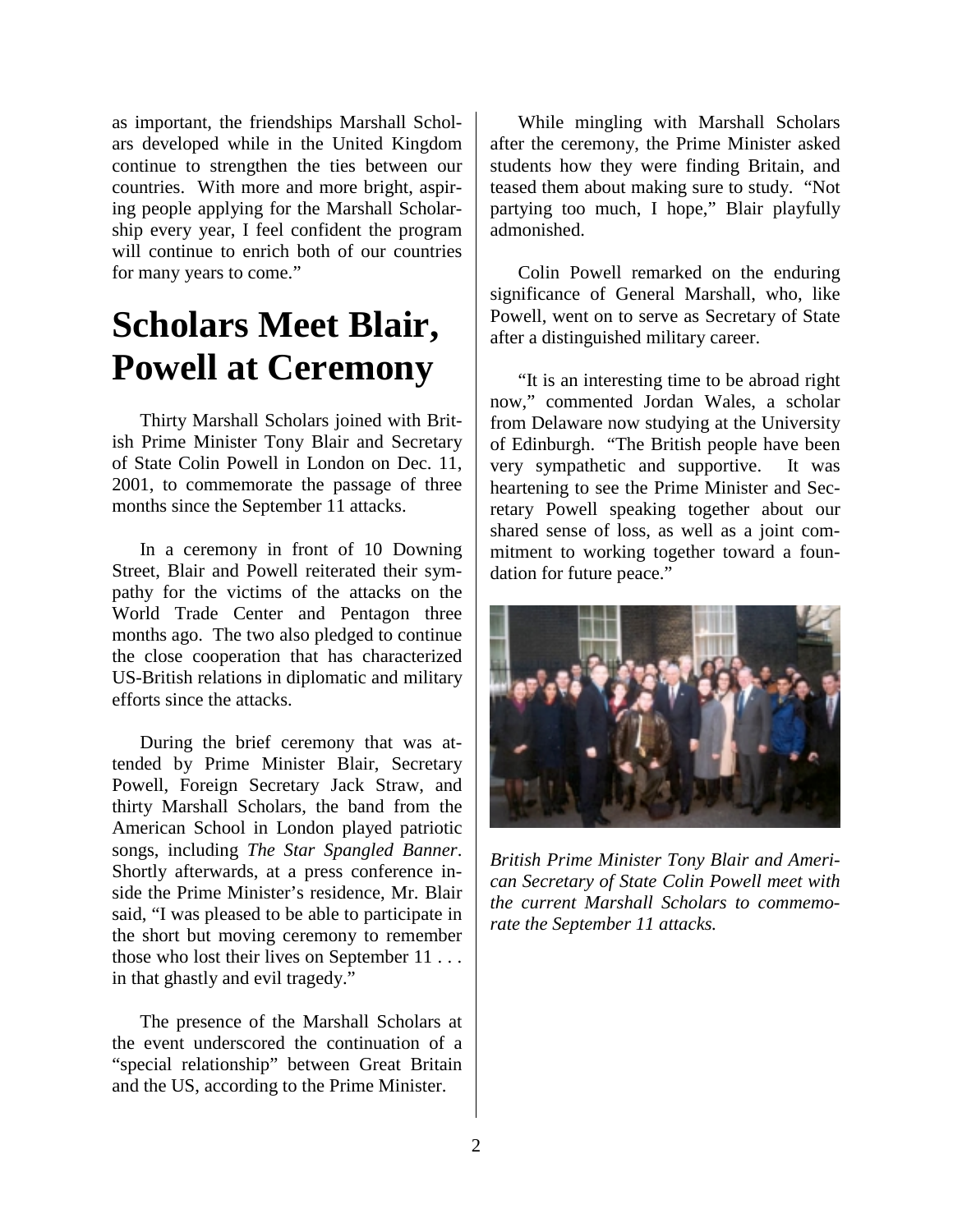# **"Dr. Chris," Beloved ACU Head, Dies**

Dr. Anastasios "Chris" Christodoulou, who in his capacity as secretary-general of the Association of Commonwealth Universities was known to a generation of Marshall Scholars, passed away in May of last year. He was 70. He served as secretary general of ACU from 1980 until his retirement in 1996. He leaves his wife, Joan, and four children. For tributes to "Dr. Chris," go to [www3.open.ac.](http://www3.open.ac. uk/events/2002530_59829_nr.doc) [uk/events/2002530\\_59829\\_nr.doc.](http://www3.open.ac. uk/events/2002530_59829_nr.doc) He will be greatly missed by all of us who knew him.

*— Kannon Shanmugam ('93)*

# **Alumni Photographs Available Online**

Photographs of past year groups of Marshalls are now available on the Marshall Scholarship website at the following address: [www.marshallscholarship.org/alumni.html.](http://www.marshallscholarship.org/alumni.html) If your year is missing, and you happen to have a copy of your year group photo, please send a copy to the current Marshall Scholarship Assistant Secretary, Mary Denyer, at [m.denyer](mailto:m.denyer@acu.ac.uk) [@acu.ac.uk.](mailto:m.denyer@acu.ac.uk)

# **Patten Delivers Marshall Lecture**

On October 4, 2002, European Commissioner for External Relations The Rt. Hon. Chris Patten, CH, delivered the George C. Marshall Lecture at Hudson's Bay High School in Vancouver, Washington. The text of the lecture follows:

"'Let us now praise famous men,' we are urged by the Book of Ecclesiastes, and the definition of fame first offered in this chapter of the Old Testament would certainly cover General George C. Marshall. 'Men renowned for their power; Giving counsel by their understanding . . . . Leaders of the people by their counsels, Wise and eloquent in their instructions.' The career of this great soldierstatesman, the epitype of the American citizen, qualifies him for this Biblical Hall of Fame as a man of power and wisdom.

"But one reason why I and others have so admired him is for his qualities as a man and not solely for the chapters that he wrote into the history of his times. Read to the end of these verses in Ecclesiastes and we are reminded of those men 'who have no memorial; who are perished, as though they have never been . . . . But these were merciful men, whose righteousness hath not been forgotten . . . . Their memory shall remain forever, and their glory shall not be blotted out.'

"In speaking of George C. Marshall today, I want therefore to suggest one or two things we can learn about how to handle the problems of our age from the way in which he handled the problems of his, but I also want to focus on some lessons we can learn for ourselves from the way that General Marshall 'ran the race' as a man.

"If Marshall had retired at the end of the Second World War we would have still had cause to celebrate an illustrious career. A military commander who rapidly built up America's armed strength. A leader who managed with tact and authority, a glittering top brass of allied commanders — men like Eisenhower, MacArthur, Patton and Montgomery. He was hugely successful. In a written tribute when he stepped down the British Joint Chiefs of Staff quoted these lines of poetry: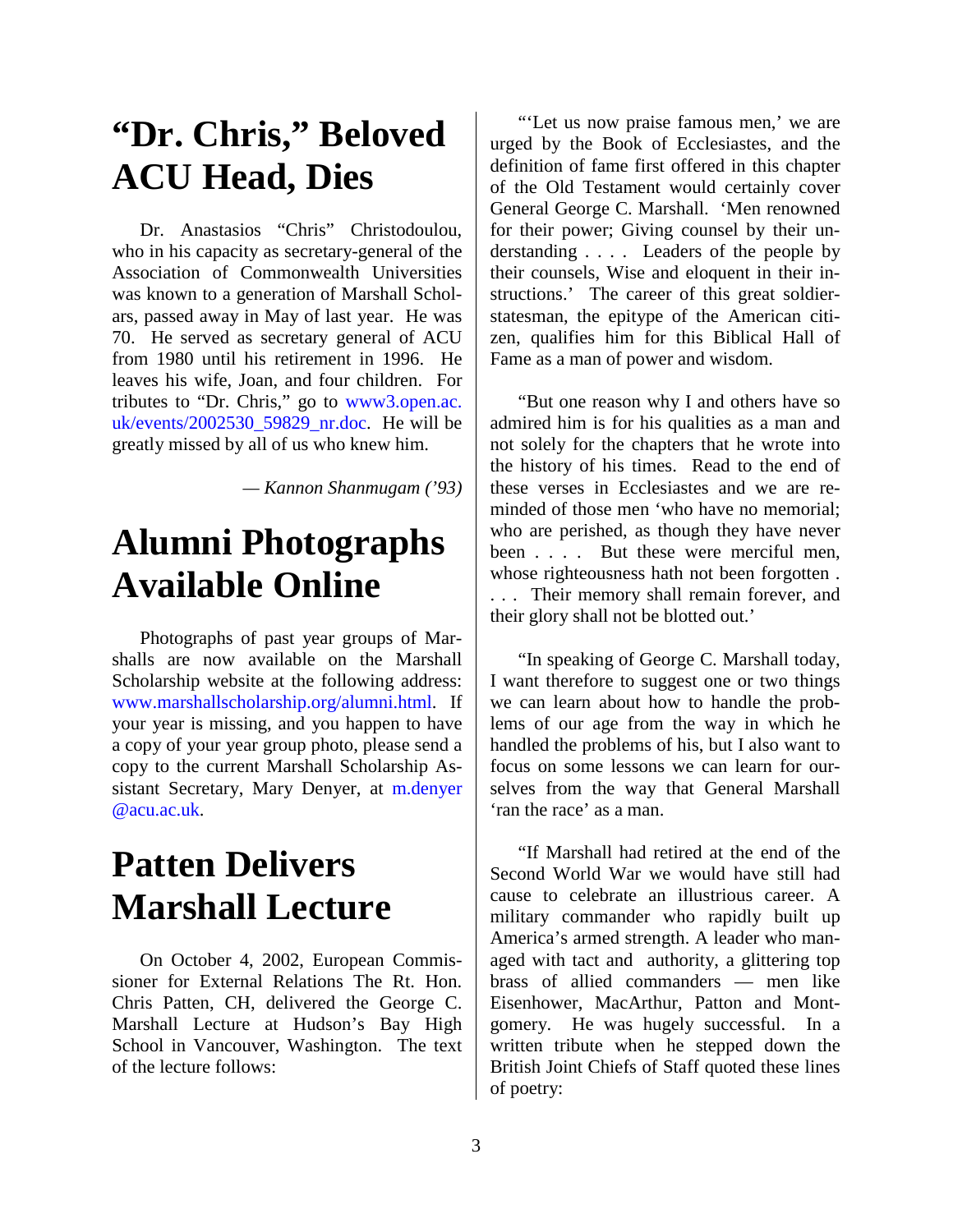Friend to truth! Of soul sincere, In action faithful, and in honour clear; Who broke no promise, served no private end, Who gained no title, and who lost no friend.

"He was soon recalled to duty — first as President Truman's point man on China, as war between the Nationalists and Communists tore the country apart, then as Secretary of State.

"In that post he shaped the world in which we have lived for the past 50 years and certainly helped to create the Europe in which I grew up.

"As Secretary of State Marshall based his foreign policy on three principles.

"First, he believed in the absolute indispensability of international cooperation to deal with global problems. He understood that this was a far more effective way of achieving American objectives than going it alone. He was one of the creators of new systems of global governance that gave the world half a century of unparalleled prosperity and — if not always peace — certainly greater stability. After the First World War Woodrow Wilson had been instrumental in securing the establishment of the League of Nations. It did not prove a success but George Marshall correctly drew the conclusion that the international community should improve on what had gone before, rather than abandon the attempt altogether. So he played an important part in the creation of the United Nations. The UN has had a mixed record since but over the decades it has acquired a growing legitimacy and moral force. And the current Secretary General Kofi Annan has strengthened these developments by the intelligent, tough minded and dignified way in which he has carried out his duties. UN resolutions may not always be complied with but countries are obliged to

take notice of them. In the case of Iraq, the fact that Saddam Hussein has breached so many UN resolutions has solidified world opinion against him and holds out the possibility of a broad measure of international support for action to force Iraq at last to comply with its obligations under those resolutions. Marshall also played a key part in the creation of NATO. And it was NATO which not only helped save Western Europe from communism but through its steadfastness helped free Eastern Europe just over a decade ago. Marshall was also clear on the benefits to Europe of joining together in what is now the European Union. A Union which has made a third European civil war literally inconceivable.

"As these examples show, his ideas are just as relevant today. I don't believe it's sensible or even possible to define the national interest without regard to the wider world. Remember those first pictures of the earth from space? I thought then that we would never look at our planet in the same way again. There's no ejector module from spaceship earth — well not yet anyway! It is true, of course, that the United States is the only superpower but the case for working within international structures is, I believe, just as cogent for you as it is for less powerful countries. As President Eisenhower once put it: 'no nation's security and well-being can be lastingly achieved in isolation but only in effective cooperation with fellow nations.' There are several reasons for this.

"'No man is an island entire unto himself and therefore do not ask for whom the bell tolls, it tolls for thee,' wrote one of England's greatest poets, John Donne. In the modern world the concept of the purely national has become harder and harder to define. An essay entitled 'Who is us?' published in the Harvard Business Review more than a decade ago argued, for example, that efforts to protect national industry through subsidies and tariffs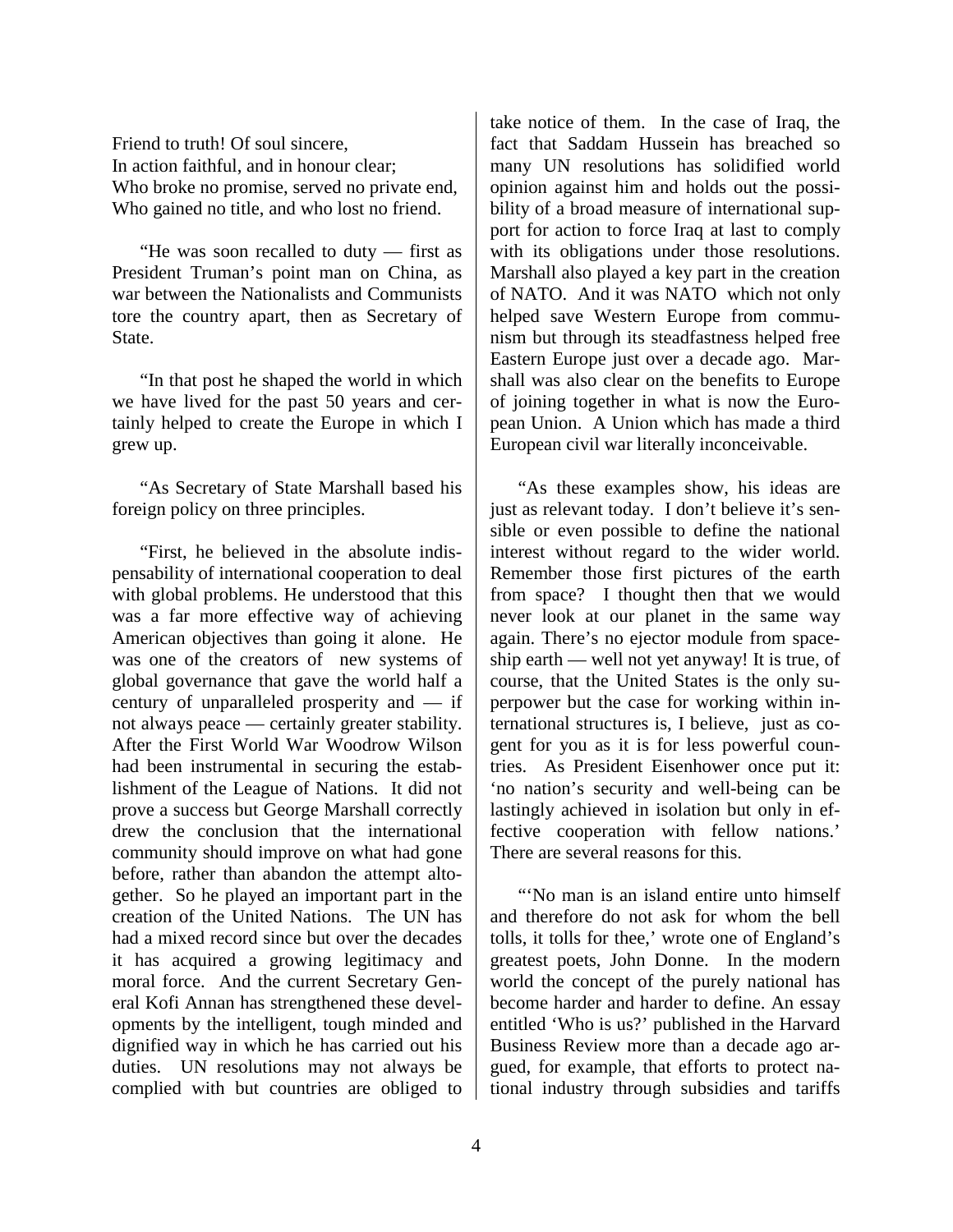were increasingly self-defeating because national labels bore less and less relation to the underlying economic realities. Such policies tend to hurt your own consumers as well those of your companies who depend on imports for their own production.

"There are many other reasons. Working with others is in your interest because, big as you are, you cannot do everything yourselves. For instance, the European Union has made and is making a substantial contribution to the essential task of post war reconstruction in Afghanistan without which the military victory over the Taliban would be short lived. So you need allies. They are not always comfortable. As Winston Churchill remarked, 'In working with allies, they sometimes develop opinions of their own.' But they are necessary — opinions and all.

"Indeed it is precisely because you are the biggest power that you need to work with others. Your very strength inevitably, if unfairly, provokes resentment and jealousy. So it is all the more necessary to avoid, if at all possible, going it alone in defiance of others.

"Perhaps most fundamentally of all, globalisation along with the good which it has produced has a darker side. I do not need to read the litany of horrors, from drugs trafficking, which has become a bigger industry than iron or steel or cars; to climate change and environmental degradation with its implications for poverty and security. From illegal migration, to the spread of AIDS and other communicable diseases. And of course terrorism with a global reach. As Kofi Annan said, 'Only concerted vigilance and cooperation among all states offers any real hope of denying terrorists their opportunities.' Your country needs and is receiving the full support of the European Union in our joint fight against Al Qaeda and other such organisations. We may have 'opinions of our own' at times but we are your staunchest allies.

"The final reason why Marshall's instinct for international cooperation was and is justified is that the multinational institutions that you helped to create are more than ever needed today if we are to enjoy a free and prosperous world. We need, that is, a United Nations; an International Monetary Fund; a World Bank; a World Trade Organisation. These are the organisations which provide a structure for the civilised resolution of global disputes and a civilised approach to the new global agenda. It is in the US national interest that they should be strengthened.

"Yet the credibility and legitimacy of such institutions is under threat. Democratic legitimacy is a fragile commodity, slow to build and quick to destroy. At the international level it is especially problematic because the concept of a world society is not one towards which people are naturally attracted by sentiment or tradition. Nationally, we have our flags, our anthems and our myths. At the international level, it is much harder to build loyalty and legitimacy, and more tempting to throw brickbats.

"If the US and the European Union do not support these institutions and try to give them deep democratic roots, they will lose their authority — and the world will be poorer for it.

"So Marshall was absolutely right about international cooperation. But his second guiding principle was a broad understanding of what constitutes power in the modern world. Of course, he always recognised the importance of military power to security. Not surprisingly, he resisted too rapid a U.S. disarmament after the Second World War. Under President Truman, he believed in dealing with Communism using a combination of military containment and economic and politi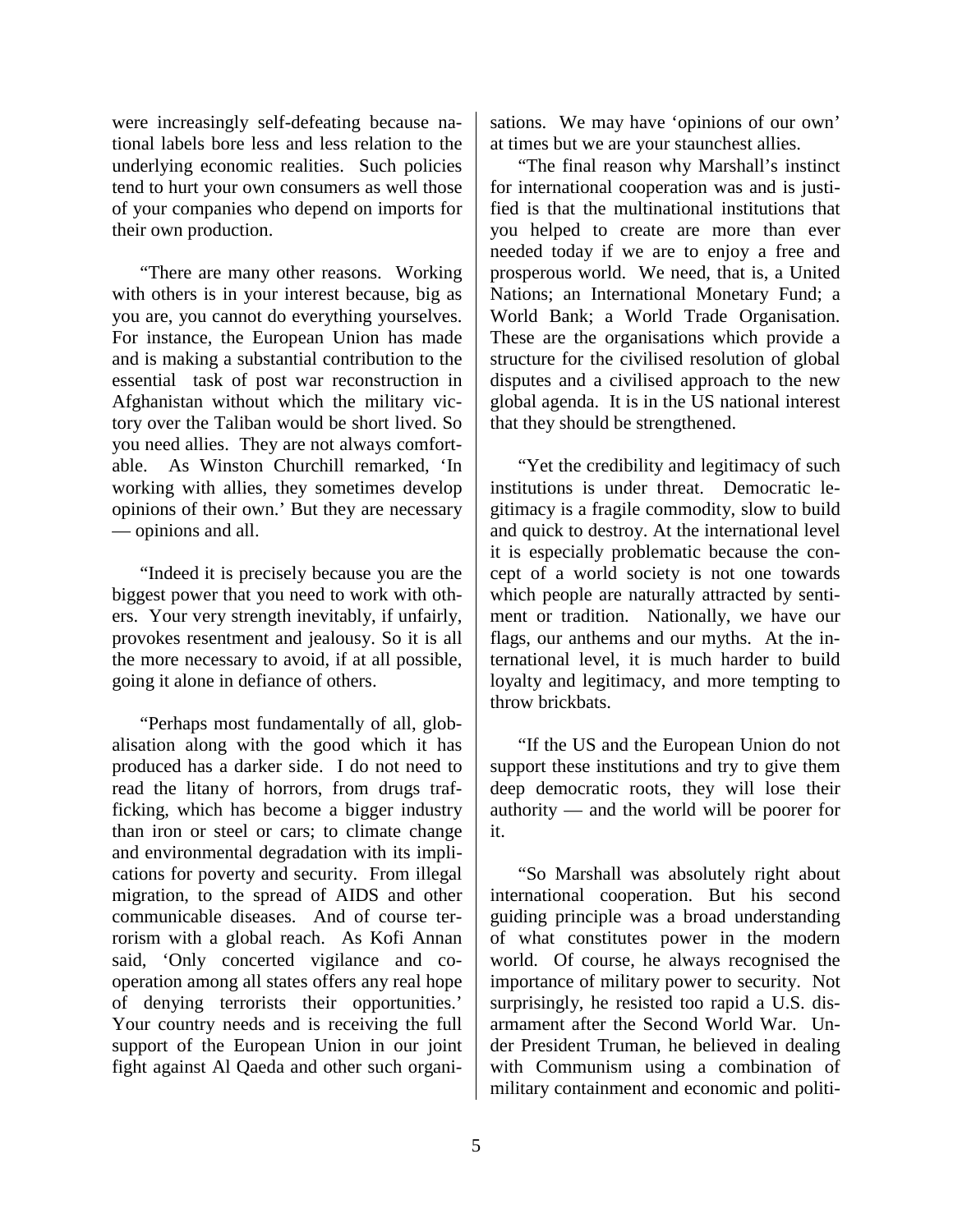cal measures. But he also argued powerfully and persuasively against the 'tragic misunderstanding that a security policy is a war policy.' He recognised that power arises not just from economic strength but also from the strength of ideas. He emphasised: 'the tremendous moral strength of the gospel of freedom and self-respect for the individual.' That is just as true today as it was in his day. American power is not just military. It is also based on the strength of your technology, your culture and your universities. And despite recent challenges from terrorists, it is our shared ideals of democracy, the rule of law and due process which are in the ascendant.

"Marshall's third principle was the importance of economic and social advance in the fight for security. This was at the heart of the Marshall Plan for Europe: 'our policy,' he said in his great commencement address at Harvard in 1947, 'is directed not against any country or doctrine but against hunger, poverty, desperation and chaos . . . Its purpose should be the revival of a working economy in the world so as to permit the emergence of political and social conditions in which free institutions can exist.'

"On another occasion, he argued that 'democratic principles don't flourish on empty stomachs . . . people turn to false promises of dictators because they are hopeless and anything promises something better than the miserable existence that they endure.'

"His policy worked triumphantly in Europe. It was an astonishingly farsighted, generous and successful policy. In 1945 Europe was a bombed-out ruin living in year zero. Its economy was smashed and its institutions had been destroyed. Millions of displaced people were on the move looking for new homes. A generation of young men had been cut down in their prime. And people, not just in Germany, were having to come to

terms with the horrors of the Holocaust. Not a very good prospect for investment, you might have thought. Marshall thought differently. He understood that a stable peaceful Europe was in America's interest. It was economic failure and political instability which had forced America into a World War and America wanted peace. And of course a prosperous Europe could be a strong trading partner for the U.S. Modern Europeans owe a huge debt to your country — to the brave soldiers who gave their lives on bloodstained Omaha Beach so that our continent could be free certainly, but also to George Marshall who helped us off our knees after the war was over. Our prosperity, our rebirth from the depths of despair, we owe in no small measure to his statesmanship.

"That same farsighted generosity is needed more than ever today. Poverty does not excuse or cause violence and terrorism. But just as in rich countries higher crime tends to be concentrated in places where there is poverty and hopelessness, so rogue states, violence and terrorism tend to flourish where swamps of misery and human degradation exist. It is morally unacceptable — and politically and economically destabilising — that so many millions of our people attempt to scratch out a miserably inadequate existence from their immediate surroundings. It cannot be right that more than a billion of our fellow human beings live on less than a dollar a day. Nor that so many young children die of hunger, of diarrhoea caused by lack of access to clean water and of childhood diseases for lack of access to vaccines. Even if, which we can never do, we ignore the moral case for overseas aid we have to recognise, as Marshall always did that poverty is toxic. Aid programmes have not had a good enough record in alleviating poverty since the war, but that is a reason for improving their effectiveness, not abandoning our responsibilities. Governments in the developed world have a huge re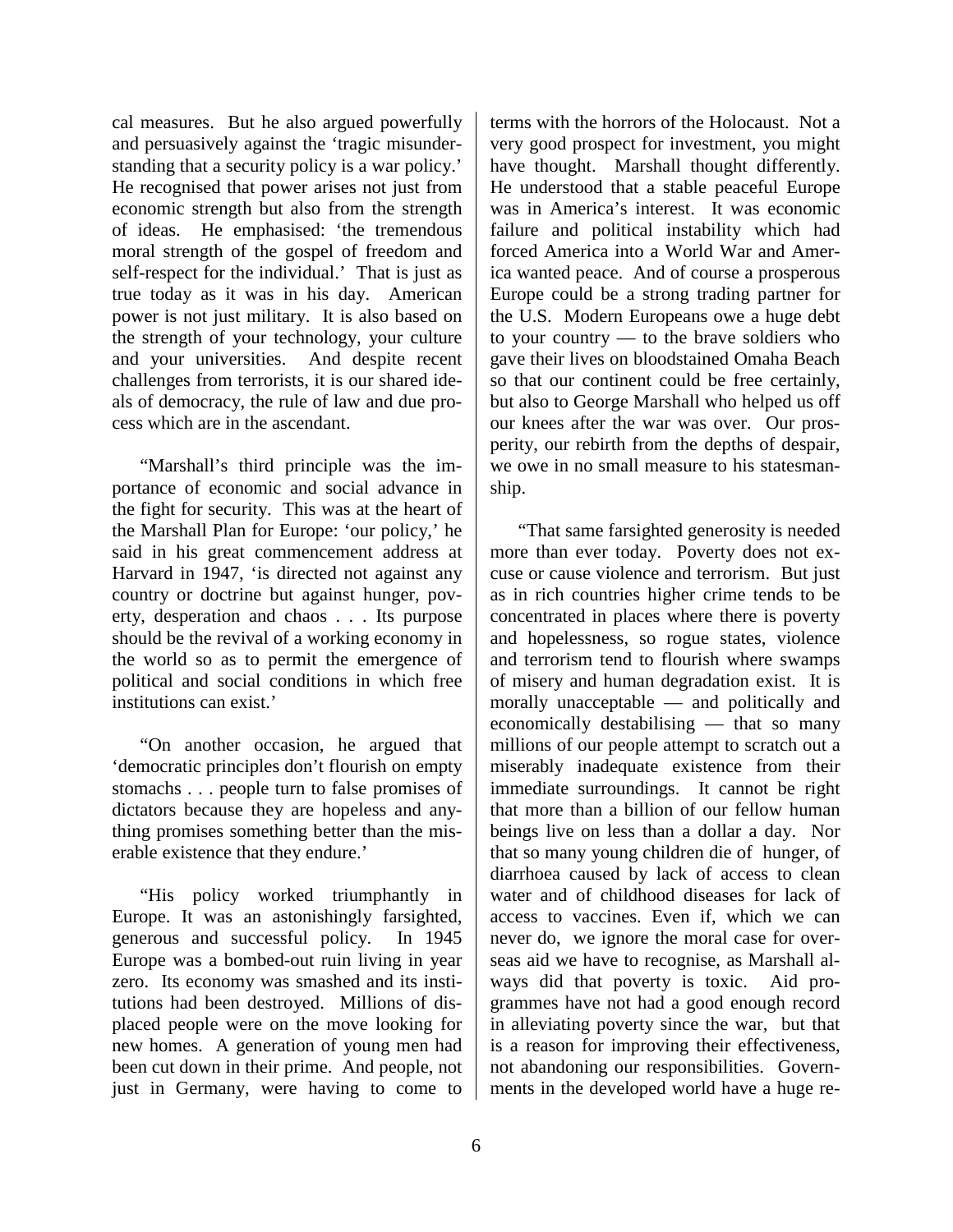sponsibility to do more to remove the stain on all our consciences which is world poverty. And let's never forget that one of the best ways of doing so is to open up our markets to the goods from poorer countries.

"As I said before, we can take personal lessons from Marshall's career, not just political ones.

 "The U.S.A. is above all a country of opportunity, and all of you have great opportunities ahead — greater than exist in any other country. But there is a price. You have to put back into the community some of what you take out — otherwise the community loses the bonds that hold it together, bonds of generosity, understanding and duty. Many of you, I'm sure will want to serve in the Peace Corps or the U.S.A. Freedom Corps or help others in different ways. President Bush's father referred to the 'thousand points of light'; the countless acts of selflessness carried out by volunteers every day. Material success is not enough; doing things for yourself alone is not enough.

"Senator Russell said of Marshall, 'Most men are slaves of their ambition. General Marshall is the slave of his duties.'

"Why is that a particularly onerous challenge for you?

"I said before that you live in a land of incalculable opportunity — open, free, rich, blessed by nature, blessed by history and the endeavours of past generations, blessed by present power and might. 'E pluribus unum, is your country's motto inscribed on the presidential seal and you have been unswervingly true to it. Emma Lazarus's wonderful poem located on a plaque in the museum under the Statue of Liberty describes perfectly the values which lie at the heart of your republic:

Give me your tired, your poor, Your huddled masses yearning to breathe free, The wretched refuse of your teeming shore. Send these, the homeless, tempest-tossed to me.

I lift my lamp beside the golden door.

"Over the centuries you have opened that golden door to freedom and opportunity for millions of people from all over the world and when I look around this room today what a rich harvest you have reaped. In Europe too often we have tried to throw up walls against those seeking a better life for their families. As a result the Old Continent is getting older. Your country knew better. I was my country's last governor of the last colony of our former empire, Hong Kong. It was a privilege to work with its people; a people teeming with talent who created the most astonishing economic success story ever known. All I had to do was cut taxes every year and watch revenues rise; a politician's dream. Many years ago two young people left from Southern China for America. They had a son who lived for many years in a housing project and worked in his father's restaurant and grocery store. He learned the importance of hard work and made it to one of your top universities, Yale. Today that Chinese American is your governor. From Jamaica came two other young people who settled in your country. They too had a son, Colin Powell, your Secretary of State, a man I respect as much as any statesman I have ever met. So you are truly blessed to be growing up in the U.S. But with those blessings comes a responsibility to live up to your nation's ideals and hand them on strengthened to generations to come.

"I've addressed groups of people of your age all over the world. Many have not had your good fortunes. Let me tell you about one such group. It was about 15 years ago. I was Britain's Minister for Overseas Development — our equivalent I guess of running USAID.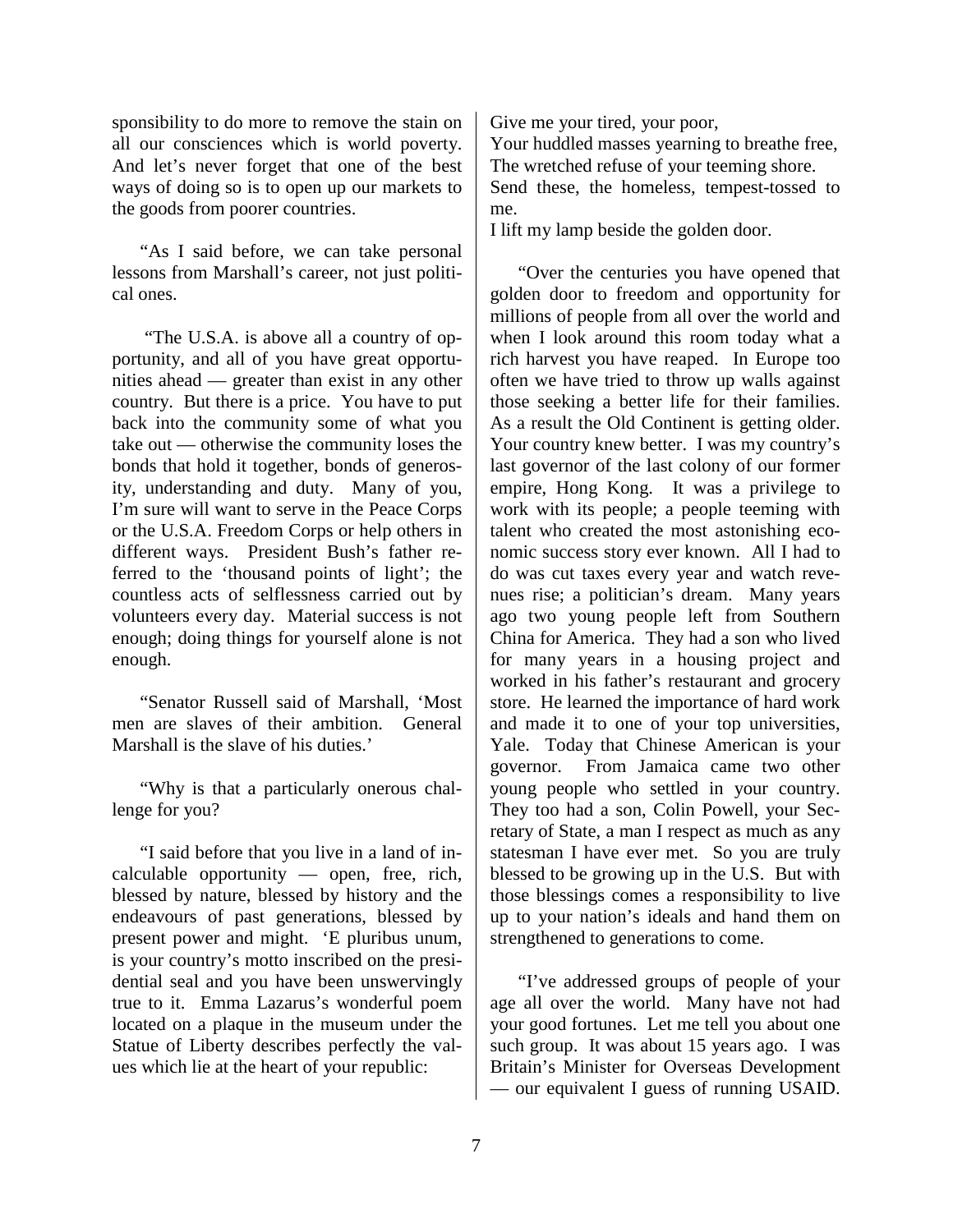I was visiting Ethiopia — a country I'd visited many times during its famine years. But this time the purpose of my visit was to see not Ethiopians but Sudanese.

"The Sudanese were refugees from the terrible civil war raging even then between the Islamic north of their country and the Christian south. We should perhaps remember that that war is still being fought all these years later despite the present — I hope successful — efforts by the United States and the international community to end it.

"The Sudanese refugees that I was going to visit were assembled in two camps on the edge of the Nile River flood plane in the scrubland of Southwest Ethiopia. You had to be pretty desperate to seek refuge in those days in a country as poor as Ethiopia. Typically these refugees from the Christian south had trekked for weeks across the parched landscape of their country to find a haven from the war. The majority of them were young men and boys who had left their schools with their classmates and had been led on this terrible odyssey by older pupils.

"It was indeed a terrifying journey and many died on the way — no food in their stomachs, armed groups hunting them down, the African sun scorching overhead. I remember asking one young boy — he was about the same age as my teenage daughters at the time — how he had managed to lead his group of younger companions through the countryside to security. How had they found the way? 'It was quite simple,' he replied matter-of-factly, 'we just followed the dead bodies.'

"About 12,000 of those who had got to the camps were of school age and the UNHCR had organised some rudimentary schooling for them. They had built mud classrooms and provided a few blackboards and pieces of

chalk. Every young person who had matriculated in the camp was dragooned into teaching in the school. I had taken two or three footballs to present to these rather unusual pupils and they asked if I would present these small gifts at a meeting of the whole school and if I would say a few words to them.

"Well, all 12,000 were drawn up in a great circle around me, and I stood on a box with a megaphone and an interpreter and shouted a few words of encouragement. At the end of my remarks, the head teacher who was a Lutheran Pastor asked if they could say 'thank you' by singing the Lord's Prayer in their own language, Dinka. I smiled my agreement and they sang their hymn. And then, under the broiling midday sun, they asked if they could also sing to me a verse from Isaiah. sounded wonderful, though of course I had no idea what it was. I rather assumed they might be singing that passage about beating swords into ploughshares. Anyway, I said goodbye and flew back to the capital of Ethiopia, Addis Ababa. In the same plane that crashed a couple of weeks later, killing a distinguished member of the U.S. congress and the officials who were with him.

"Lying in bed that night, in the comfortable bungalow residence of the British Ambassador to Ethiopia with the fans spinning slowly overhead, I noticed there was a Gideon bible on my bedside table. I picked it up to find the passage whose chapter and verse I had been given in the book of Isaiah. I leafed through the pages and found the text. The young Sudanese who had experienced that journey from hell had been singing to me 'the people that walked in darkness have seen a great light: they that dwell in the land of the shadow of death, upon them hath the light shined.'

"You have not lived in darkness, you have lived in the light. The light shone on you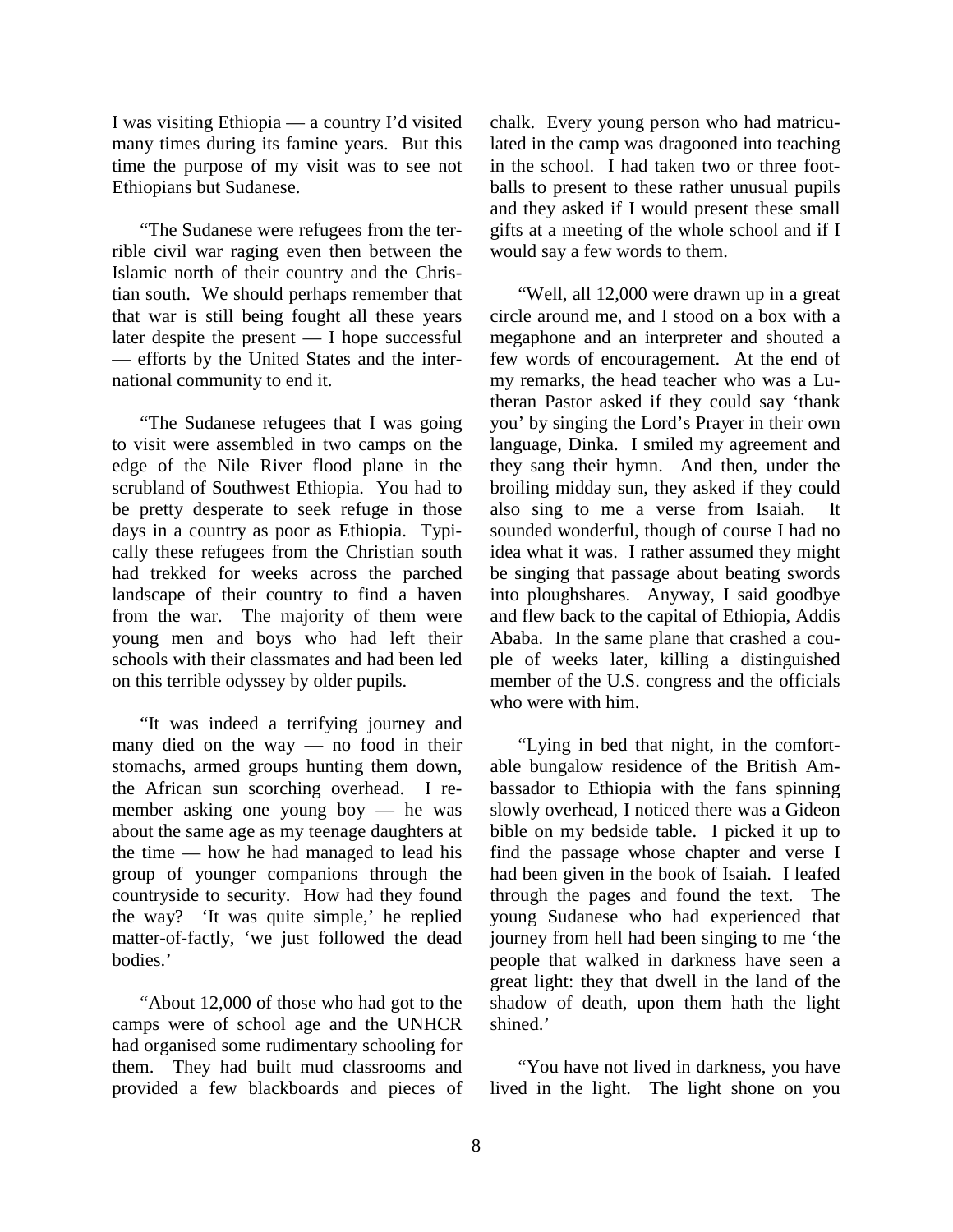without you having to make that cruel passage through any valley of darkness.

"But that puts an especially onerous burden on you — the burden of duty to see that others who are not quite as lucky as you get their share of the light, get their chance of a marginally better life.

"And don't ever believe that you — a single individual — can't make a difference. Unless you try to make a difference through your own life, no one else's life will change for the better. Progress depends on a thousand and a thousand more individual acts by often silent and unrecognised men and women. You can change the world.

"One of my favourite novels, George Eliot's 'Middlemarch,' ends with these words 'the growing good of the world is partly dependent on unhistoric acts; and that things are not so ill with you and me as they might have been, is half owing to the number who lived faithfully a hidden life, and rest in unvisited tombs.'

"So you may not grow up to be a General and Statesman like George Marshall, memorialised by lectures and monuments and chapters in history books. But you can grow up to be a Citizen like George Marshall, certain that your righteousness will not be forgotten, that your memory will remain forever, and that your glory — an American citizen and a citizen of the world who has done his or her best — will never be blotted out."

# **2003 Marshalls Announced**

The 2003 Marshall Scholars have been announced, and are as follows:

**Michael Aktipis**, Northwestern University, London School of Economics, International Relations

**Justin Anderson**, Occidental College, Kings College London, War Studies

**Nicholas Baker**, Worcester Polytechnic Institute, Liverpool John Moores University, Computer Games Technology

**Alexander Billioux**, Northwestern State University of Louisiana, University of Oxford, Molecular Medicine

**Sarah Catherine Blackmar**, Auburn University, Imperial College of Science, Technology and Medicine, Aeronautical Engineering

**Mark Bradshaw**, University of Kansas, London School of Economics, Cities, Space and Society

**David Brogan**, Vanderbilt University, King's College London, Medical Imaging

**Rachel Brule**, Mount Holyoke College, University of Oxford, Forced Migration

**Annina Burns**, Pennsylvania State University, University of Oxford, Comparative Social Policy

**Tomas Carbonell**, North Carolina State University, University of Oxford, Economics for Development

**Samidh Chakrabarti**, MIT, University of Oxford, History of Science: Instruments, Museums and Technology

**Samuel Charap**, Amherst College, University of Oxford, Russian and East European Studies

**Lindsay Crawford**, University of California, Davis, University of Oxford, International Relations

**Mark D'Agostino**, University of Massachusetts Boston, University of Nottingham, Pharmacology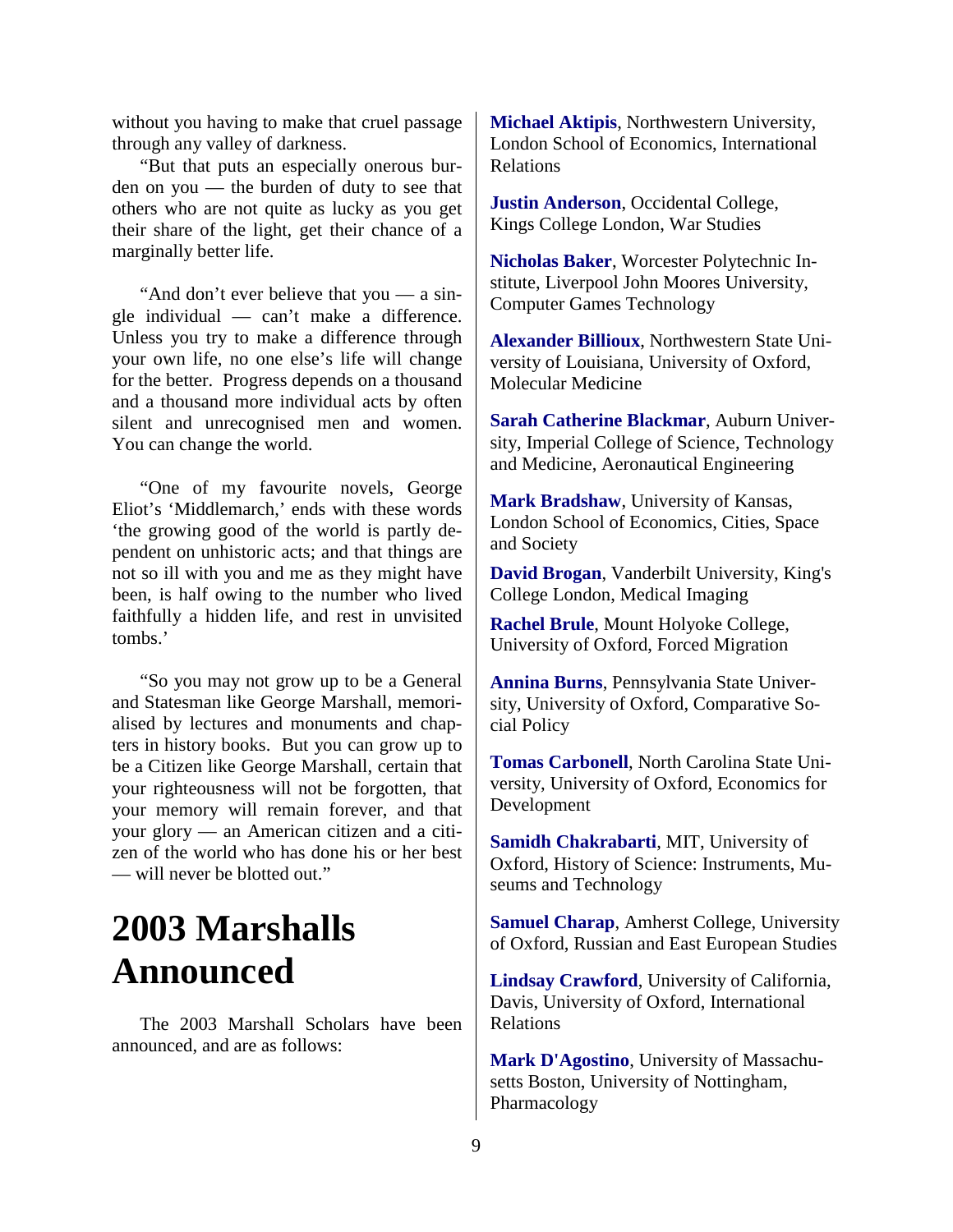**Kiera Driansky**, Yale University, University of Cambridge, BioScience Enterprise

**Fulton Christopher Eaglin**, Morehouse College, University of Oxford, Development Studies

**David Foxe**, MIT, University of Cambridge, History and Philosophy of Architecture

**Nicholas Hartman**, Pennsylvania State University, University of Cambridge, Biochemistry

**Michael Hoffman**, University of Texas at Austin, University of Cambridge, Genetics

**Seth Johnston**, United States Military Academy, University of Oxford, European Politics and Society

**Cynthia Kinnan**, University of Pittsburgh, London School of Economics, Global Market **Economics** 

**Jessica Kirkpatrick**, Occidental College, University of Sheffield, Particle Astrophysics

**Christopher Richard Laumann**, Harvard University, University of Edinburgh, Computer Science and Electronics

**Eugenia Levenson**, Harvard University, University of Cambridge, Social Anthropology

**Brian Lutz**, Arizona State University, London School of Hygiene and Tropical Medicine, Environmental Epidemiology and Policy

**Aaron MacLean**, St John's College, Annapolis, University of Oxford, Oriental Studies and **Classics** 

**Bryan McClaughlin**, Oklahoma State University, University of Cambridge, Electronic System Design

**Bre Millard**, United States Military Academy, University of St Andrews, International Security Studies

**Vikram Mittal**, California Institute of Technology, University of Oxford, Engineering Science

**Collin O'Mara**, Dartmouth College, University of Oxford, Philosophy, Politics and Economics

**Collin Raymond**, Arizona State University, London School of Economics, Global Market **Economics** 

**James Rigby**, University of Mississippi, University of Oxford, Environmental Geomorphology

**Carolyn Snyder**, Amherst College, University of Oxford, Environmental Change and Management

**Eric Tucker**, Brown University, University of Oxford, Education Research Methodology

**Nathaniel Van Valkenburgh**, Stanford University, University of Cambridge, World Archaeology

**Anna Vaninskaya**, University of Denver, University of Oxford, English Literature

**Paul Vronsky**, University of Washington, University of Oxford, Economics

**Kristina Weaver**, Yale University, University of Cambridge, Social Anthropological Analysis

**John Woodruff**, University of Georgia, London School of Hygiene and Tropical Medicine, Immunology of Infectious Diseases

**Adam Zimbler**, University of Pennsylvania, University of Oxford, Politics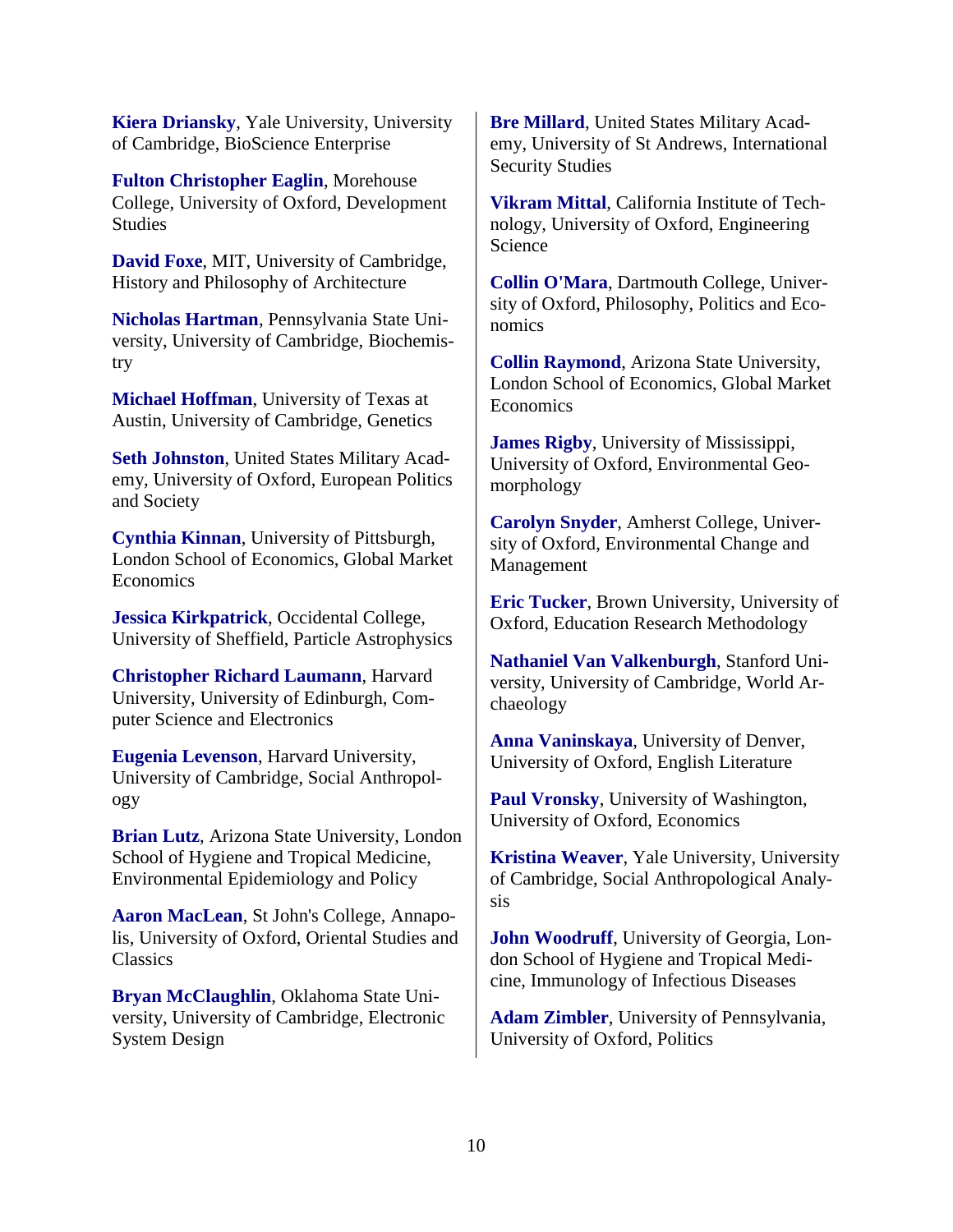# **Class Notes**

# **1954**

**Carol Edler Baumann** has published an article, "Global Governance," in the Winter 1999-2000 volume of the *Wisconsin Academy Review.* She has recently traveled to Tibet, Nepal, Bhutan, Mexico, Alaska, and Canada.

### **1955**

**Tom Everhart** was awarded the Founder's Medal by the Institute of Electrical and Electronic Engineers (IEEE) in Toronto in June, and the Okawa Prize in Tokyo in November.

### **1956**

**Richard Cooper** continues to teach international economics at Harvard University, and has published a book (edited with Richard Layard) entitled *What the Future Holds* (published by MIT Press). A son, William Chen Cooper, was born to Richard and Jin on June 18.

**Robert Faulkner** continues to teach political philosophy at Boston College. He is currently working on a book on political ambition.

# **1958**

**John Blass** continues to serve as a professor of neurology, neuroscience, and medicine at Cornell Medical School. His e-mail address is [jpblass@mail.med.cornell.edu.](mailto:jpblass@mail.med.cornell.edu)

**Laurie Hoagland** is the vice president and chief investment officer of Hewlett Foundation. He previously served as president and CEO of Stanford Management Company, Stanford University's \$10 billion investment and real estate organization.

### **1959**

**Jim Bernhard** recently returned from a reunion in London of the University of Birmingham Guild Theatre Group. The gathering was organized by Michael Freeman, general manager of University College London's Bloomsbury Theatre, and Ralph Wilton, retired BBC producer. Attendees included Baroness Doreen Massey, opera singer Dame Josephine Barstow, theatrical directors Terry Hands and Peter James, actors Geoffrey Hutchings, Bunny Reed, and Norman Comer, and Shakespearean scholar John Russell Brown.

### **1960**

**Gordon Baker** has passed away.

**Gary Hufbauer** continues to be affiliated with the Institute for International Economics, a thinktank in Washington. His specialities are international trade, finance, tax, and sanctions. The Institute's website is [www.iie.com.](http://www.iie.com/) He recently returned from a High Sierra camping trip with some Boy Scout friends, repeating a trip first made 50 years ago.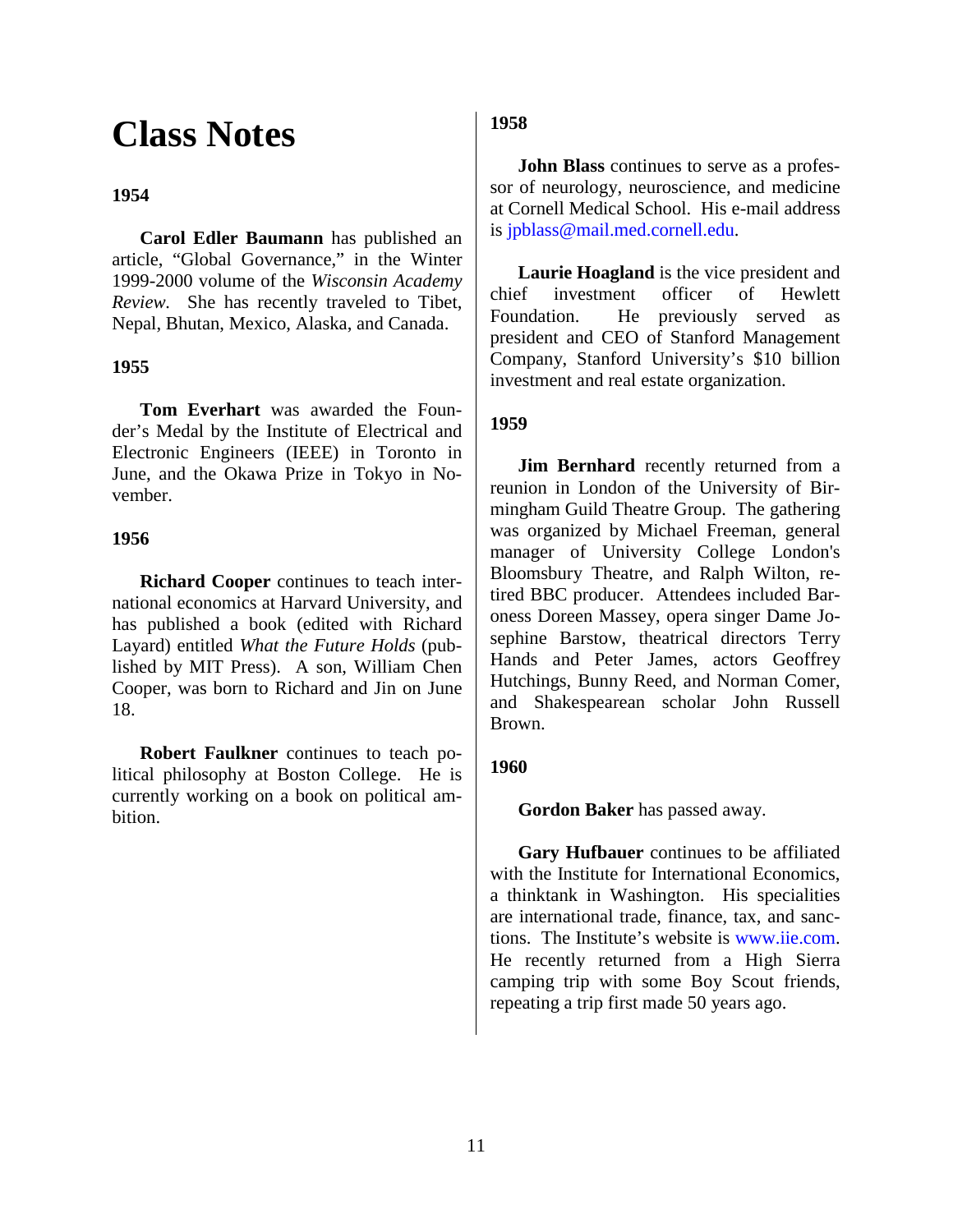#### **1961**

**Stanley Bates** is serving as a visiting research fellow at Harris-Manchester College, Oxford University for Michelmas Term.

**Lois Potter** continues to teach at the University of Delaware. She has just a published a book on the stage history of Othello in the University of Manchester Press' *Shakespeare in Performance* series (published in the U.S. by Palgrave).

#### **1962**

**Stuart Cohn** is a law professor at the University of Florida. He recently completed a one-week, 11-nation workshop in Zimbabwe on Capital Market Development in Eastern and Southern Africa, sponsored by the United Nations Institute for Training and Research.

#### **1965**

**Phil Straffin** is teaching mathematics at Beloit College. He is on sabbatical this year and is currently updating his 1993 book *Game Theory and Strategy*. His new address is 413 Gay Street, Longmont, CO 80501.

#### **1967**

**Carl Cowen** has stepped down from the headship of the Mathematics Department at Purdue University. He is currently on sabbatical at the Mathematical Biosciences Institute at the Ohio State University. He can continue to be reached at [cowen@math.purdue.](mailto:cowen@math.purdue) [edu.](mailto:cowen@math.purdue) His website is [www.math.purdue.edu/](http://www.math.purdue.edu/~cowen) [~cowen.](http://www.math.purdue.edu/~cowen)

**Scott R. Sanders** continue to direct the Wells Scholars Program at Indiana University. His latest book, *The Force of Spirit*, came out in paperback from Beacon Press in 2001. His

wife, Ruth, who shared his years of study in Cambridge, continues to work as a biochemist in the medical science program at Indiana. He will take a sabbatical during 2003-04 and then return to his position in the Department of English.

#### **1969**

**Ellis Tinios** is retiring as a lecturer at the University of Leeds.

**Frederick G. Whelan** and his wife, Peggy, are "entering the empty nest phase" after their youngest child, Robbie, went off to college at Johns Hopkins this fall.

#### **1970**

**Peter D. Kramer**'s first novel, *Spectacular Happiness*, is now available in paperback (published by Scribner). The novel draws on Peter's experiences while studying literary theory at UCL on the Marshall Scholarship with Frank Kermode.

**Matthew H. Wikander** has written a new book, *Fangs of Malice: Hypocrisy, Sincerity, and Acting* (published by the University of Iowa Press).

#### **1975**

**Harold Hongju Koh** continues to teach international law at Yale Law School. He has been elected an honorary fellow of Magdalen College, Oxford, and taught at a human rights program there this summer.

#### **1978**

**Marilyn Booth** is serving as a visiting associate professor of comparative literature at Brown University for the 2002-03 academic year. Her book *May Her Likes Be Multiplied:*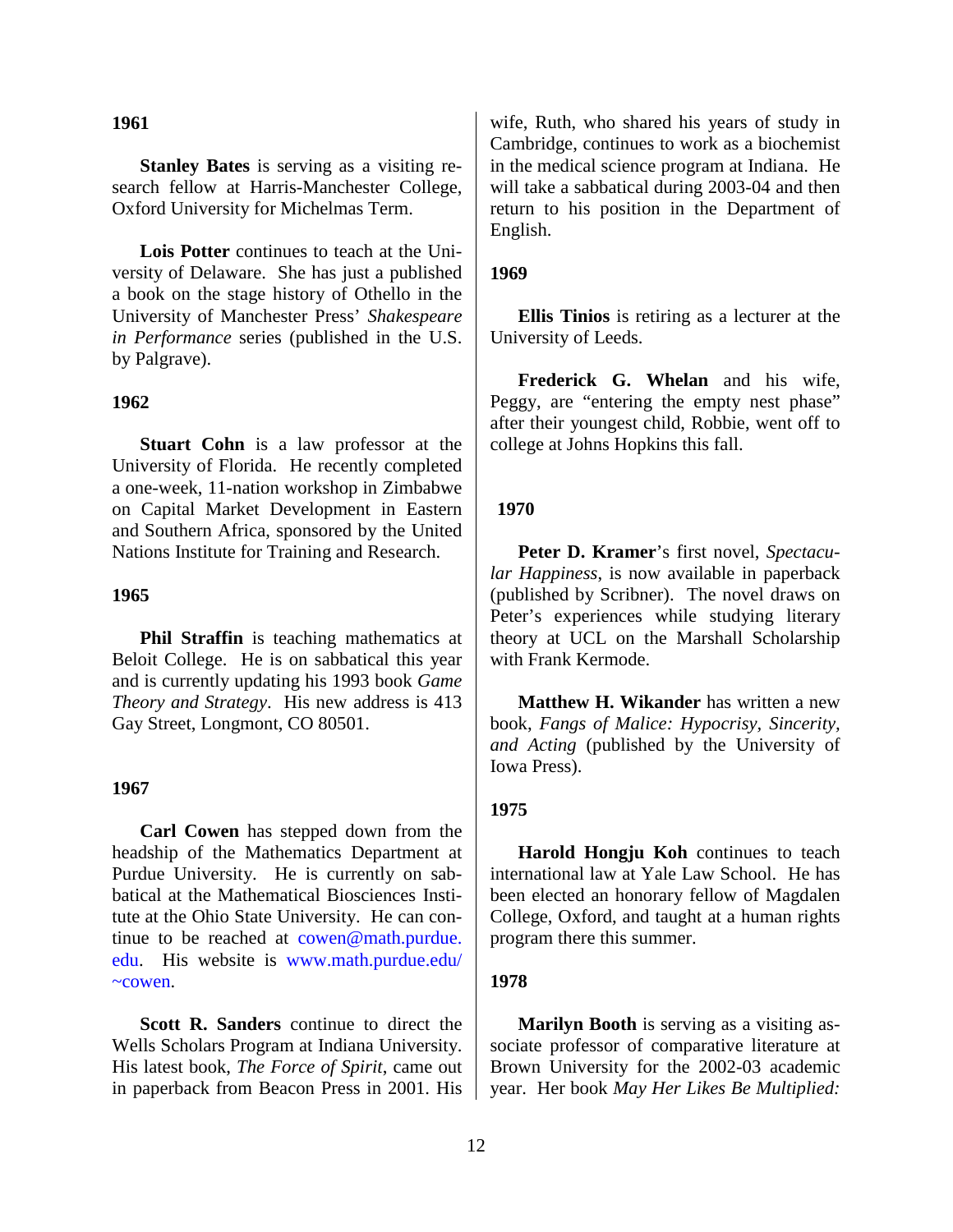*Biography and Gender Politics* was published last year by the University of California Press. In addition, she has published a number of literary translations from the original Arabic over the last two years. Her e-mail address is Marilyn Booth@brown.edu, and she can be reached at 401.863.3640 (W) and 217.417.5296 (M). She recently had a visit from **Susan Bianconi**, who lives in New Haven, Conn.

**Karl Brooks** recently returned to the University of Kansas, where he teaches environmental law, environmental history, legal history, and the history of American environmental policy and thought, after spending a year as a Supreme Court Fellow in Washington. While there, he assisted the federal judiciary in preparing an analytical history of federal criminal sentencing since 1987, which is due to be published shortly by the U.S. Sentencing Commission. He is currently working on his second book, a historical account of the emergence of American environmental law after World War II. His first book, on the postwar controversy over hydroelectric dams in Hell's Canyon on the Snake River in the Pacific Northwest, will shortly be published by the Univiversity of Washington Press. He is divorced and has taken up running. His children, Jenni and Dylan, are in the eighth and fifth grades, respectively.

### **1979**

**Jose Berrocal** has passed away.

**John Hewko** has joined the Washington office of Baker & McKenzie after 12 years of practicing in Moscow. He recently took a yearlong sabbatical to teach at Georgetown Law School and work as a visiting scholar at the Carnegie Endowment for International Peace.

### **1980**

**Michael Pakaluk** is spending a year at Harvard as a visiting scholar while on leave from Clark. He can be reached at 27 Peabody Terrace #31, Cambridge, MA 02138, 617.868.8786. He now has eight children, most recently Joseph, age 2, and Nicholas, age 1, with his second wife Catherine Ruth (nee Hardy), a graduate student in economics at Harvard. His first wife, Ruth, passed away in 1998 after a seven-year battle with cancer. Michael is currently writing an introduction to Aristotle's *Nicomachean Ethics* in the fall for Cambridge University Press, and a commentary on Plato's *Phaedo*.

# **1981**

**Richard Cordray** is of counsel with the law firm of Kirkland & Ellis.

**Joanna (Yopie) Prins** is associate professor of English and comparative literature at the University of Michigan, where she specializes in nineteenth-century poetry and the reception of Greek literature. Her book, *Victorian Sappho* (Princeton University Press), received honorable mention from the Modern Language Association for an Outstanding First Book and the Sonya Rudikoff Prize for First Book in Victorian Studies. She lives in Ann Arbor with Michael Daugherty and their 14 year-old daughter, Evelyn Prins Daugherty.

### **1982**

**D. Cameron Findlay** continues to serve as Deputy Secretary of Labor.

**Kimberly Marshall** was recently promoted to full professor and given an endowed professorship in the School of Music at Arizona State University. She is also the Associate Director for Graduate Studies. Her CD recording of the ASU organ, entitled *Bach*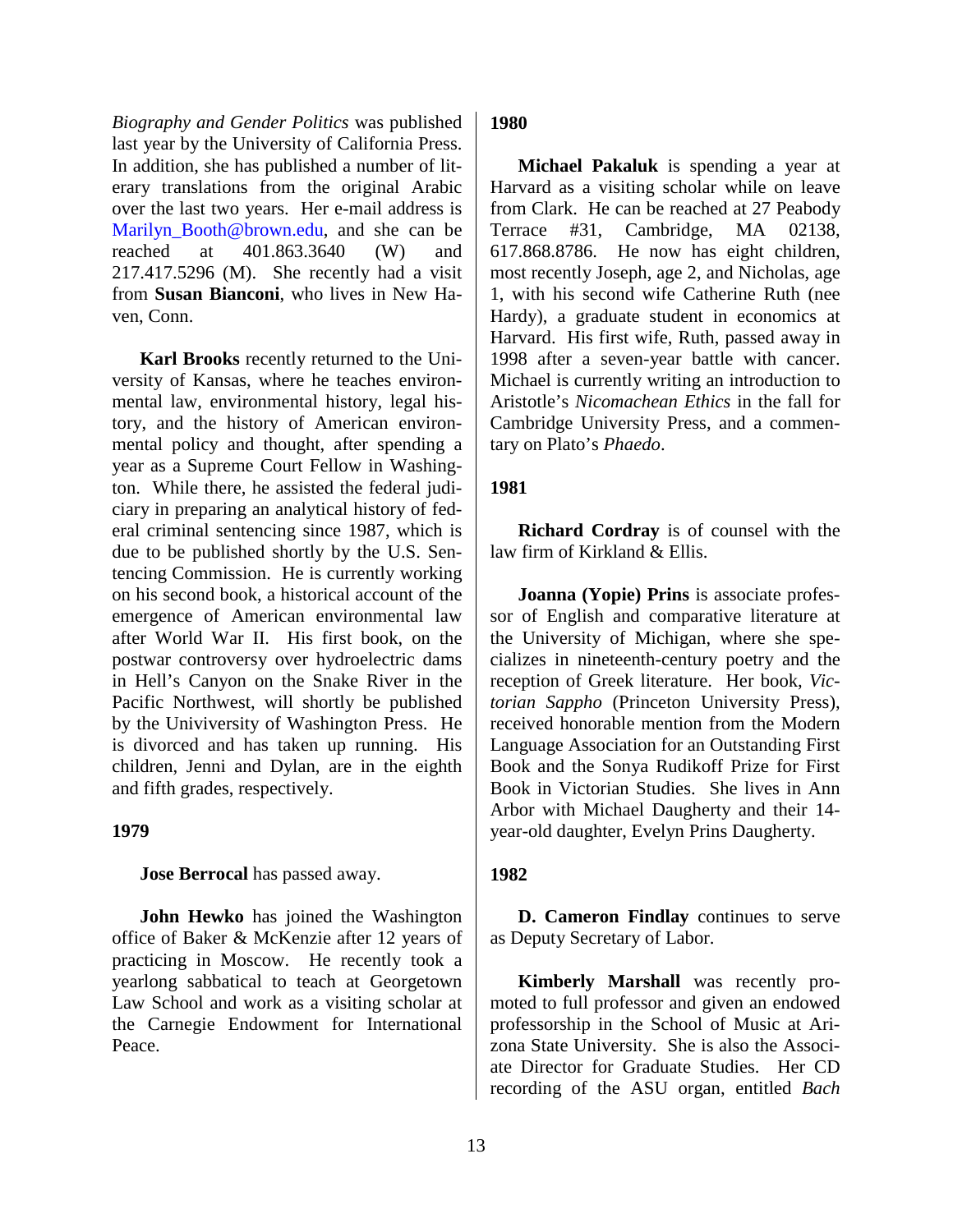*Encounters Buxtehude*, was released to critical acclaim earlier this year and she made the premiere recording of Chen Yi's organ concerto with the Singapore Symphony in October.

#### **1984**

**Raj Bhala** is serving as the Associate Dean for International and Comparative Legal Studies at The George Washington University Law School. He is finishing a textbook entitled *Trade and Development* for Foundation Press. He, his wife Kara, and their daughter Shera recently returned from Cambodia.

**Dawn DeWitt** will be assuming responsibility as dean of the rural clinical school and associate dean of the school of medicine at the University of Melbourne this spring.

### **1985**

**Nathan Congdon** remains on the faculty at the Johns Hopkins Schools of Medicine (Department of Ophthalmology) and Public Health (Department of International Health). His research is in the area of international blindness prevention. He is also pursuing a second career as a fine arts photographer. His daughter, Amelia, is now two years old. **1986**

**Anne Applebaum** continues to write regularly in both Britain and the United States. Her "Foreigners" column appears more or less weekly in *Slate* magazine. Her second book, *Gulag: A History*, is due to be published this spring. The book narrates the history of the Soviet concentration camp system and describes daily life in the camps.

#### **1987**

**Jeff Rhodes** has published his latest book, *VBTrain.Net™: Creating Computer and Web* *Based Training in Visual Basic® .NET*. His website is [www.vbtrain.net/bookindex.htm](http://www.vbtrain.net/bookindex.htm)

**Deborah Yaffe** covers state government for the Gannett newspaper chain in New Jersey. Her (British) husband, Alastair Bellany, is an assistant professor of history at Rutgers University. Their children are David, six, and Rachel, two. Her e-mail address is [dyaffe@](mailto:dyaffe@ app.com) [app.com.](mailto:dyaffe@ app.com)

#### **1989**

**Melissa Lane** continues to serve as a university lecturer in history and fellow of King's College at Cambridge. Her specialty is political philosophy and the history of ideas. Her latest book is *Plato's Progeny: How Socrates and Plato Still Captivate the Modern Mind* (published by Duckworth). Her husband, Andrew Lovett, is British and a composer.

#### **1990**

**Paul Borgese** has launched a new website to promote his children's books and recently released children's album, *Even the Monkeys Fall Out of the Trees*. The website is [www.paulborgese.com.](http://www.paulborgese.com/)

**Huy Tran** has finished his residency in radiology at the Mallinckrodt Institute of Radiology and is currently pursuing a fellowship in thoracic imaging. He and his wife have a daughter, Evelyn, age 2. His wife is finishing her residency in psychiatry at Washington University.

#### **1991**

**Carlo Maley** is currently a staff scientist at the Fred Hutchinson Cancer Research Center in Seattle. He married Hyojoo Kang this past summer. **Stuart Rachels** was in attendance. His wife is a software engineer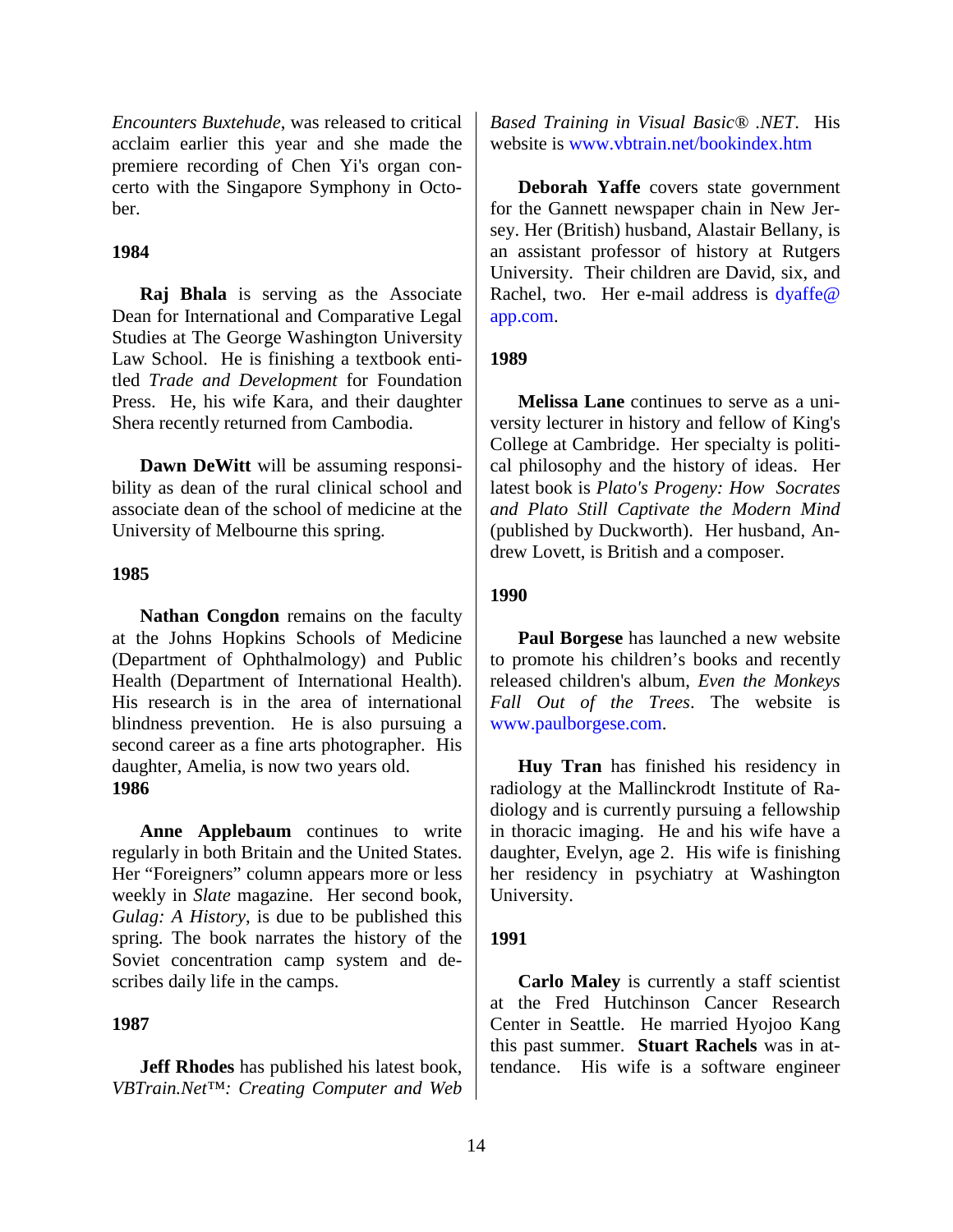working on microwave LANs. His website is [www.fhcrc.org/science/phs/barretts/cmaley.](http://www.fhcrc.org/science/phs/barretts/cmaley)

# **1993**

**Danielle Allen** continues to serve as associate professor of classical languages and literatures, politics, and the committee on social thought at the University of Chicago. Her book, *The World of Prometheus: The Politics of Punishing in Democratic Athens*, was recently published by Princeton University Press.

**Dan Barouch** has completed his clinical fellowship in infectious diseases and is now an instructor in medicine at the Harvard Medical School. He continues to be actively engaged in AIDS vaccine research. He and his wife, Fina, live in Boston.

**Jane Bocklage** has joined the U.S. foreign service and is currently serving in the U.S. embassy in La Paz, Bolivia.

**Josh Busby** is currently in the Ph.D. program in Government and International Relations at Georgetown University. His website is [www.georgetown.edu/users/busbyj.](http://www.georgetown.edu/users/busbyj)

**Nancy Lublin** is engaged to be married to Jason Diaz in March.

**Michelle Mello** continues to serve as an assistant professor of health policy at the Harvard School of Public Health.

**Maria Sanchez** has graduated from the Boalt Hall School of Law and has joined the law firm of Dewey Ballantine in New York as an associate.

**Kannon Shanmugam** is an associate in the Appellate Litigation group of the law firm of Kirkland & Ellis in Washington, where he works under former Independent Counsel

Kenneth W. Starr. With Judge Starr, he is representing Senator Mitch McConnell in his constitutional challenge to the recently enacted campaign finance legislation. This summer, he served on a panel on attorneyclient privilege at the annual North American Meeting of the British Commercial Bar Association in Prague. He is due to be married in March to Victoria Reeves, whom he met while on the Marshall. His e-mail address is [kannon@kirkland.com.](mailto:kannon@kirkland.com)

# **1995**

**Marcus Ryu** has co-founded Guidewire Software, an enterprise software comapny based in San Mateo, Cal. Guidewire is a venture-backed, 22-person startup. Prior to that, he worked as a consultant with McKinsey in New York, and as vice president of corporate strategy at Ariba, a software company in Silicon Valley.

### **1996**

**Jonathan Peck** is currently a second-year student at Columbia Law School, where he is a member of the *Columbia Law Review*.

# **1997**

**Victor Mair** is spending the academic year at the University of Hong Kong.

# **1998**

**Ien Cheng** is on assignment with the *Financial Times* in London and will return to New York in the new year.

> *— compiled by Kannon Shanmugam ('93) and Gemma Weeks*